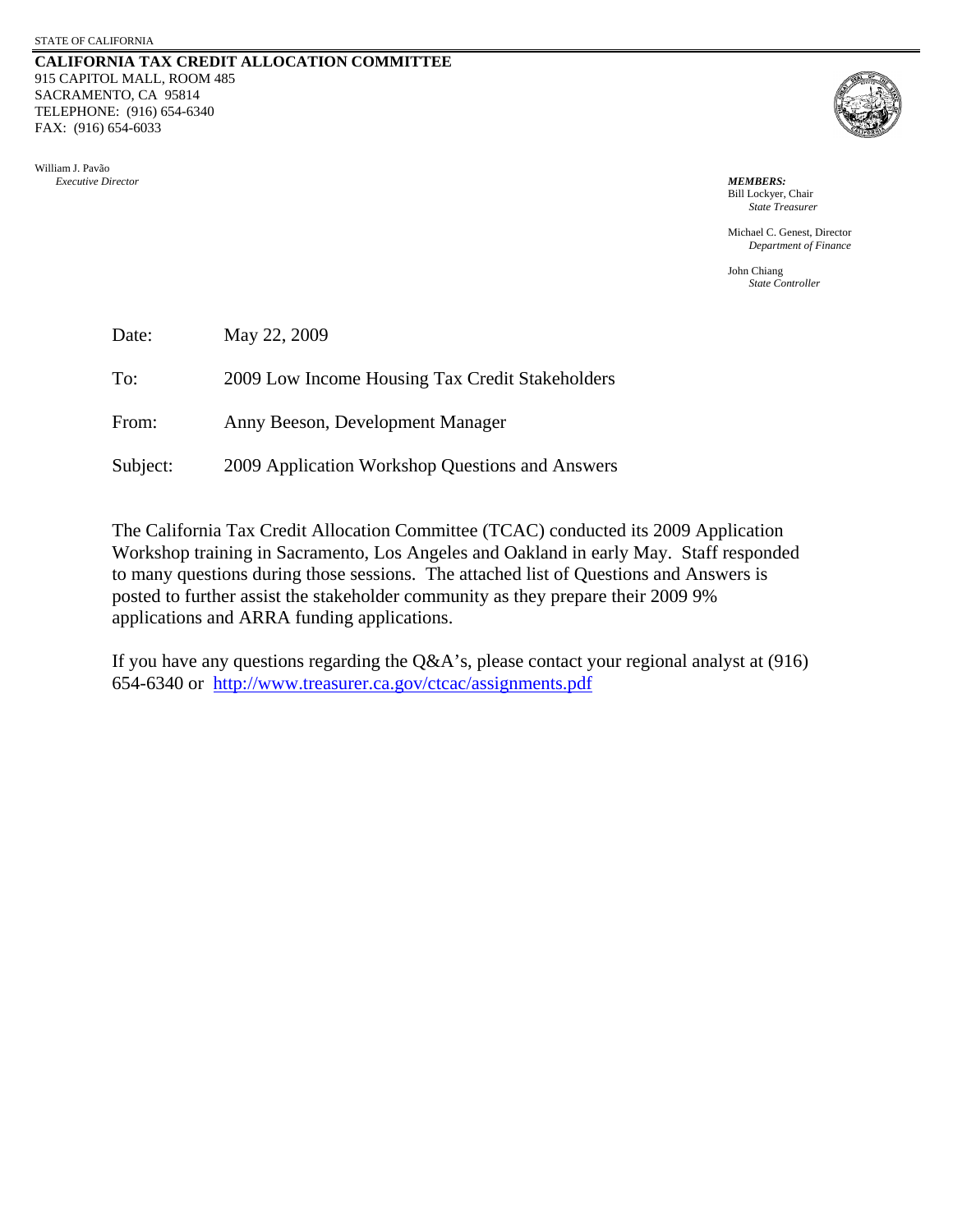# **2009 Workshops Questions and Answers**

#### **1. What underwriting parameters will TCAC employ when evaluating final tiebreaker private funding sources?**

Under the authority granted by Section  $10325(c)(10)$ , TCAC will employ the following parameters for private funding sources to assure reasonableness:

Amortization period: 30 years

Minimum interest rate: 6.5 percent (6.5%)

Debt Service Coverage Ratio: 1.15 to 1.

### **2. Must a 2009 applicant for 9% credits plus American Recovery and Reinvestment Act of 2009 (ARRA) funds budget to pay prevailing wages?**

Yes. The federal cash source for gap financing will be Tax Credit Assistance Program (TCAP) funding. These funds invoke federal prevailing wages. If the project ultimately does not invoke Davis Bacon requirements, TCAC would reduce the basis limit increase, prevailing wage budget line item, and credits accordingly.

#### **3. Must a 2009 applicant 4% credits account for prevailing wages in the application's development?**

If the project sponsor anticipates competing for ARRA funds, yes. Any cash award to 2009 4% applicants would be TCAP funds, which invoke Davis Bacon requirements.

#### **4. If a 9% applicant does not request any of the available \$0.12 in ARRA funding, must they build in prevailing wage assumptions?**

Not if ARRA funds would have been the only source triggering prevailing wages. However, sponsors will not be able to request any additional ARRA funds other than those requested within the initial tax credit application. A sponsor will have no other opportunity to request ARRA gap financing later.

### **5. If an applicant builds in prevailing wage assumptions, but ultimately prevailing wages are not invoked by sources, could TCAC adjust the awarded application?**

Yes. As described in answer #2 above, this could result in fewer credits.

#### **6. Will ARRA Funds be in the form of a grant or a loan?**

Currently the U.S. Department of Treasury has determined that Section 1602 (exchange) funds must be sub-awarded as grants.

#### **7. Would awarding TCAP funds to the general partner avoid prevailing wage requirements?**

No. TCAP funds will be awarded to the original applicant.

#### **8. Is the "Buy American" provision of ARRA applicable to tax credit projects?**

No.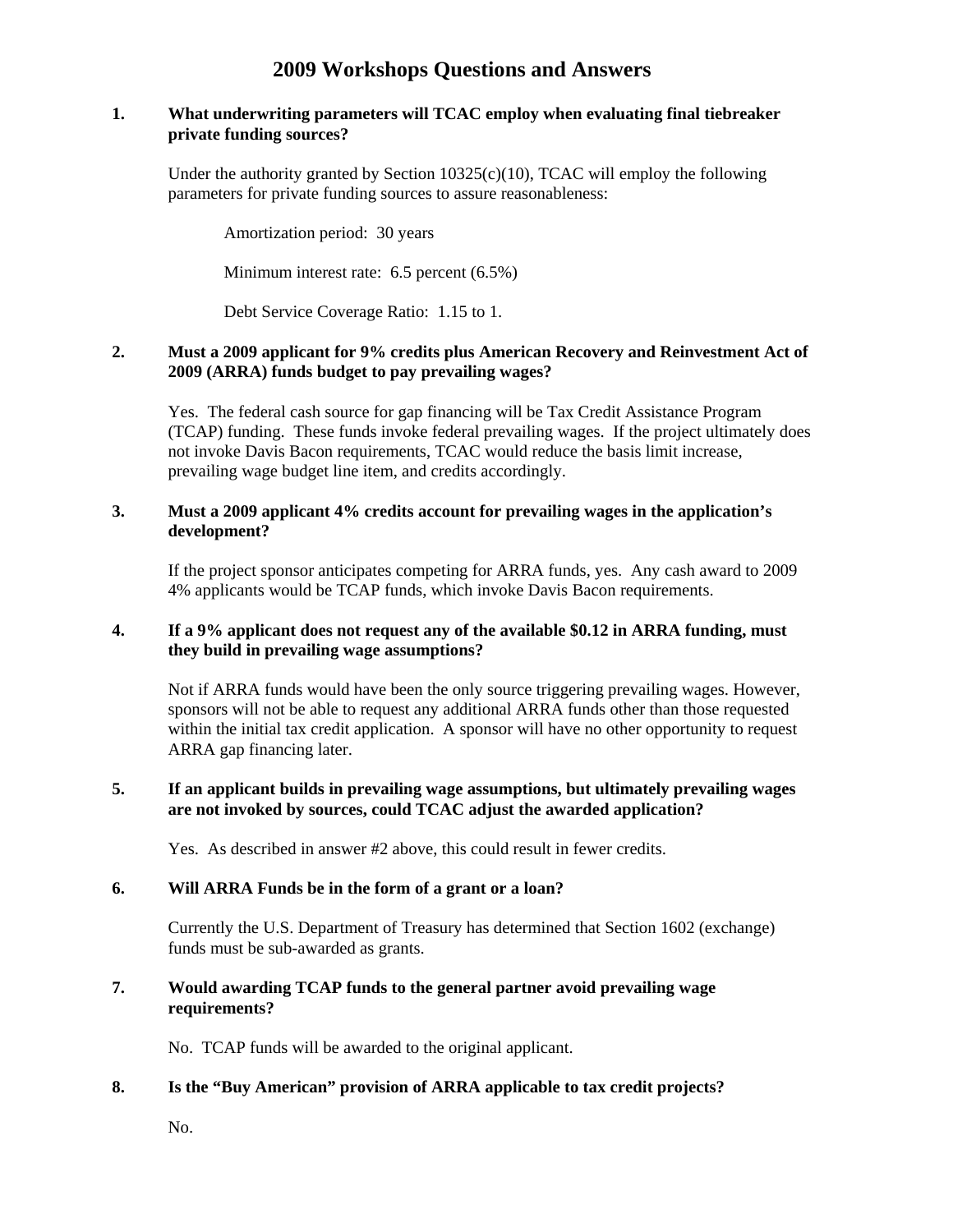### **9. Can a sponsor exchange a portion of a project's tax credits for cash?**

Yes, 2007 and 2008 9% projects with an equity partner may exchange a portion of the total tax credit award; **however**, this option would not be available for 2009 9% award recipients. 2007 and 2008 4% reservation-holders may also propose a partial cash-in-lieu of credits award when applying to compete for ARRA funds.

### **10. If a project has 2008 4% credits, but lost its bond allocation, could it apply for cash in lieu of credits? Could it then replace its bond allocation with a private loan?**

Yes, per regulation Section 10323(d)(3)(A).

### **11. Would either TCAP or Section 1602 funds trigger the Uniform Relocation Act?**

No.

### **12. Does TCAC require final approval of relocation plans if required to finalize funding commitment?**

Yes, if a project anticipates resident displacement, a final relocation plan is required in the original tax credit application by Section 10322(i)(6).

#### **13. Would TCAC award additional dollars to 2009 9% applicants, beyond the requested credits and federal cash subaward under Section 10323(c)(3)?**

No. The Section  $10323(c)(3)$  refers to added costs where an earlier-awarded project had not envisioned paying prevailing wages. For example, a 2008 credit recipient that had not taken the 20 percent basis limit increase but now receives TCAP funds would incur additional Davis Bacon costs.

2009 competitive applicants requesting federal dollars along with credits must assume and budget for prevailing wage costs within their original credit application. Section 10327(c)(5) accounts for prevailing wage costs by providing a basis limit increase for such projects. This increase could result in additional awarded credits and, in 2009, additional federal cash for the project. In this way, the Section  $10323(c)(3)$  "additional cost" provision is not invoked and TCAC would award no additional cash beyond the 12 cents per federal credit, and 9 cents per state credits.

### **14. When requesting ARRA funds, what is the minimum debt service coverage ratio (DSCR) required and how's it calculated?**

TCAC requires a 1.15 to 1 DCR in this instance, which is calculated using TCAC's underwriting standards.

#### **15. Must a special needs or remote rural project submit an equity partner letter of interest even where investor interest in such projects is nonexistent?**

Section  $10322(h)(18)$  requires a written estimate from a syndicator or consultant stating the "equity dollars expected to be raised for the proposed project." This year **only**, Special Needs, SRO, Homeless, Rural, and At-risk projects may submit a syndicator or financial consultant letter explaining that the authoring syndicator or consultant does not expect to raise equity for such a project. The letter should note the unusual current equity market that makes the prospect for finding an investor for such a project remote. However, if the project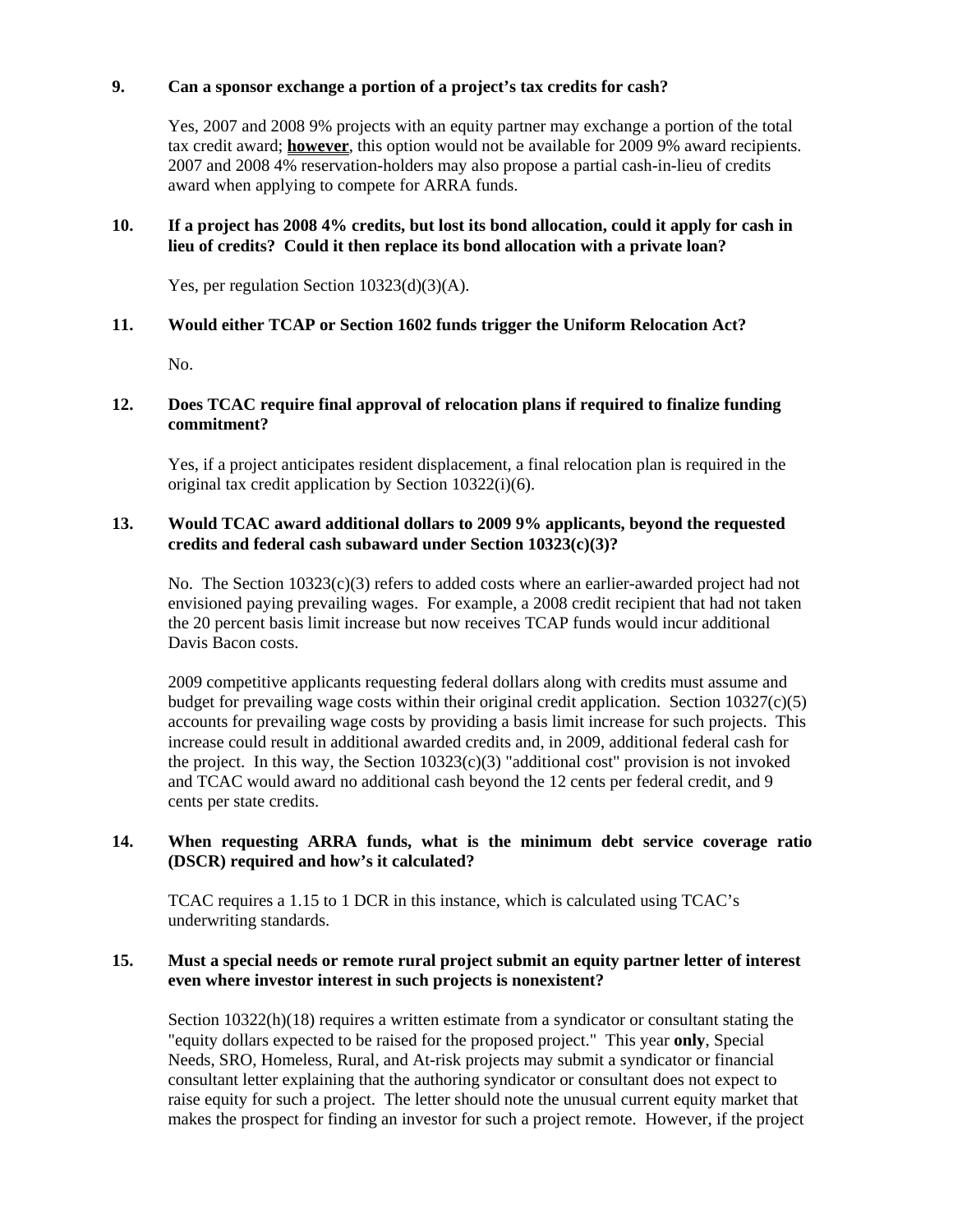receives a reservation, the sponsor must still meet the federal "good faith effort" requirement if they ultimately wish to compete for cash in lieu of credit later.

### **16. Obtaining a syndicator's letter for a rural project is very difficult. May an applicant just assume \$0.80 in the application and expect to compete for a cash in lieu of credit award?**

Yes, an applicant may use an \$0.80 credit pricing assumption if they cannot obtain a syndicator or consultant to estimate a credit price (see answer to question 16 above).

### **17. How will TCAC view projects anticipating Mental Health Services Act (MHSA)**  funding? With which agency must an application be pending by June 9<sup>th</sup> in order to **qualify as a public funding source?**

Applicants anticipating MHSA funding must have an application pending with the California Housing Finance Agency (CalHFA) by the June 9<sup>th</sup> application deadline. The tax credit application must show evidence that CalHFA has received and is reviewing such an application, and an award of MHSA funds form CalHFA must be provided by August  $17<sup>th</sup>$  in order to meet TCAC's application threshold and receive readiness points.

### **18. Assume a tax credit applicant with a pending CalHFA MHSA application is approaching the August 17th award deadline. May the applicant substitute another public funding source in for the MHSA funding by August 17th?**

No. TCAC will not allow the substitution of proposed funding commitments during the round. Such a substitution would constitute an impermissible application change under Section 10322(f).

### **19. Where a local public funding source is a land donation, may a pending Disposition and Development Agreement (DDA) by June 9th suffice? Would this pending DDA also meet the site control threshold requirement?**

Yes, a pending land donation from a local public funding source may be documented through a pending  $DDA$  on June  $9<sup>th</sup>$ . This would also meet the site control threshold so long as the executed DDA is presented to TCAC by August  $17<sup>th</sup>$  demonstrating that the local agency has agreed to deliver the land to the sponsor. Please do not assume that you will get forbearance on any other site control.

**Please note**: Section 10325(f)(4) does require that the local land use approval and zoning must be in place by the application deadline.

### **20. If TCAP triggers NEPA will the federal environmental review need to be completed by August 17th in order to receive readiness points?**

No. If TCAP funding alone would invoke NEPA, a sponsor need not have completed the NEPA process by August  $17<sup>th</sup>$ . Only if awarded such funding would a sponsor need to meet NEPA requirements.

### **21. If a sponsor gets better equity pricing than anticipated in application, may they reduce local public financing?**

No. However, TCAC would consider approving reduced conventional debt and corresponding rent reductions in the event equity causes sources to exceed uses. TCAC would also allow deferred developer fee to be paid out of development funding sources with the additional equity.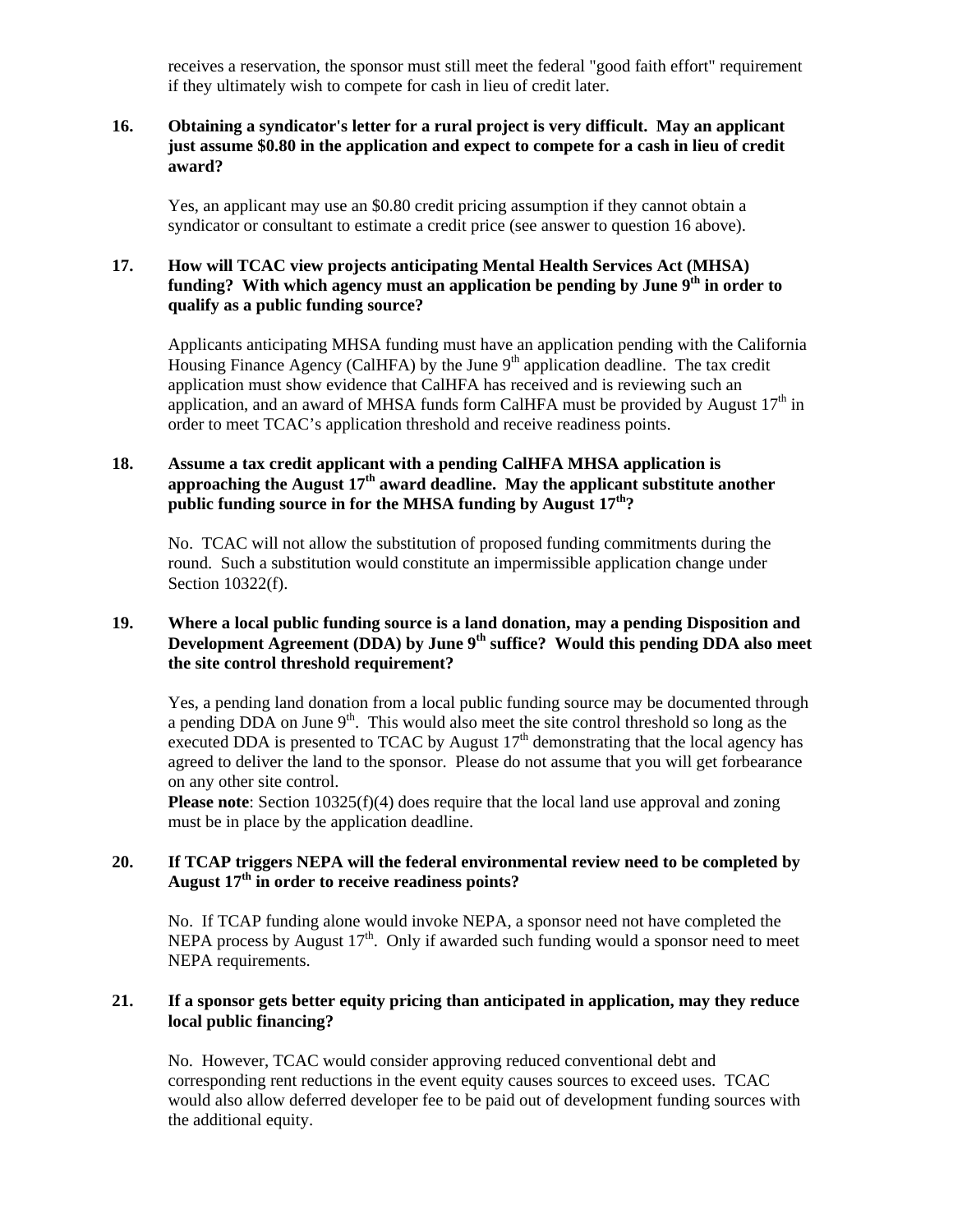**22. Assume an applicant estimates \$0.70 equity pricing and requests \$0.08 ARRA funding for a total of \$0.78 per tax credit dollar. But at the 90 day readiness deadline they obtain only \$0.68 equity pricing plus the \$0.08 TCAP for a total of \$0.76. May they apply for the lost \$0.02?** 

No. Sponsors would only receive up to the cash reserved for their project in the original competition.

### **23. May a public school that is well under construction and will be complete by the time the project is placed in service receive site amenity points?**

Yes, but this exception is only available for public schools. We will need documentation from the school district addressing that it will be completed by the PIS date, and that the tenant's children may attend that school. Applicants must contact their regional analyst in advance of the application deadline and confer regarding this matter.

### **24. A senior project is near a community center that has activities for seniors, but it is not exclusively a senior center, but instead a more general community center. Would this qualify as a senior center for site amenity points?**

Applicants must submit the information on such a project and the community center prior to the round for TCAC consideration.

### **25. Assume a local government helps purchase land and buildings that will be demolished to develop new housing. Further assume that the buildings add no value within the appraisal. Should an applicant discount the land value by cost to demolish the buildings even though appraisal did not breakout any value for the to-be-demolished buildings (assumed \$0 value for buildings)?**

Yes. The value of the land should be decreased the cost of the demolition of the structure.

### **26. Assume 20 units are being demolished and 100 units are being developed for a tax credit project? Further assume that the local impact fee is on the net additional 80 units. May the foregone fee on the 20 units be counted as a waived impact fee?**

No. The locality is levying the fee, appropriately, on the net 80 unit impact. In essence, they are concluding no impact associated with the original 20 units, hence no fee.

### **27. A recent IRS private letter ruling found that off-site costs may be included in eligible basis under certain circumstances. May these costs be added to basis just as an impact fee is?**

Yes. In the Sources and Uses Tab, page 24 of the Application, go to cell A80 and list the offsite and accompanying residential cost in cell C80. The off-site item must be includable in basis as certified by your tax professional.

## **28. Are the units limitation under section 10325(f)(9) based on a 12 month period or calendar year?**

The total unit restriction upon related-party developments is limited within a 12-month period.